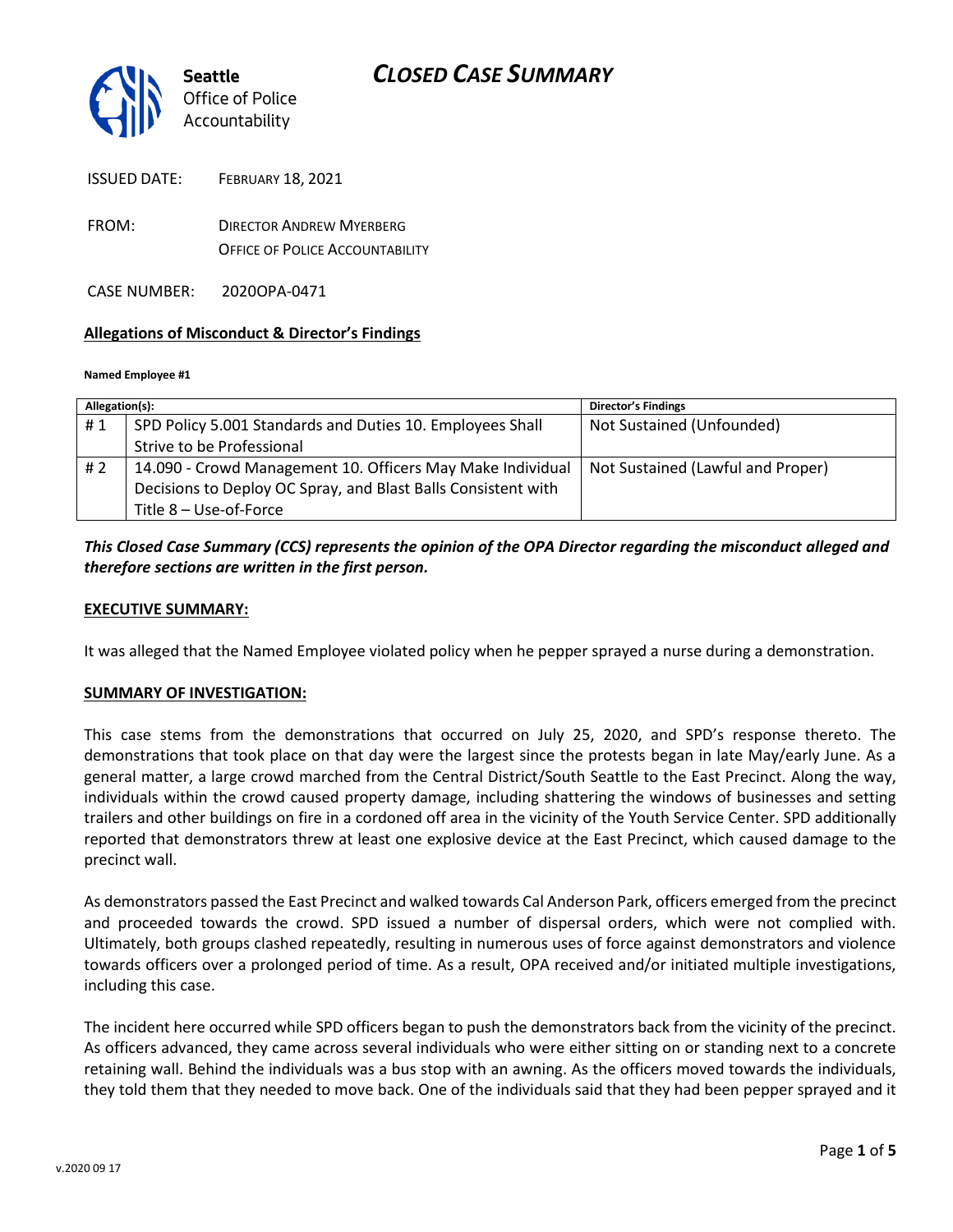

**Seattle** *Office of Police Accountability*

## *CLOSED CASE SUMMARY*

OPA CASE NUMBER: 2020OPA-0471

appeared that they were receiving medical care. Named Employee #1 (NE#1), who was with the group of officers moving the crowd back, again told the individuals that they had to move and began to push them back with his hand.

Officers in front of NE#1 – referred to here as Witness Officer #1 (WO#1) and Witness Officer #2 (WO#2) – physically pushed two of the individuals. WO#1 pushed Individual #1, who was holding a sign, backwards, causing them to fall down against the bus stop. That use of force is being investigated under 2020OPA-0494. WO#2 pushed Individual #2 back towards concrete wall. The momentum caused both Individual #2 and WO#2 to fall forward onto the retaining wall. At that time, NE#1 was behind WO#1.

Simultaneous to WO#2 and Individual #2 falling towards the retaining wall, the Complainant – who was dressed in light blue nurse scrubs and was wearing a facemask – quickly advanced down a hill towards them. She reached out and grabbed Individual #2, pulling them away from officers. NE#1, who was situated to the back left of WO#2, deployed two quick bursts of OC spray at the Complainant. She pulled Individual #2 up to a standing position and ran with them up the hill. No further force was used on the Complainant at that time. The entirety of the force used by NE#1 towards the Complainant took place over approximately two seconds.

The Complainant was later interviewed by a local media outlet. When asked what she was trying to do at the time she was pepper sprayed, the Complainant stated: "Pull the guy away….I mean I've seen footage from Hong Kong…of like how…you have to get people away from the cops because once they get them…they arrest them…they brutalize them…beat them." She added: "I saw the guy with the baton and the guy with the tear gas launcher, I guess…I saw the guy they were trying to drag down and I was like…nope, nope…shit no." When asked what she did next, the Complainant described: "So… I started grabbing the guy and dragging him up…trying to pull him up the top…cause it's hard to get up from down. And something hits me in the ass…yeah, I'm going to have a nasty bruise…it hurt." She further explained: "That's what I was pretty much thinking…I've got like 3 seconds…I either get this guy up or they drag him down and if he goes down, I'm probably going to go down too. And if I go down there too…they're going to hit me."

A video of the OC spraying of the Complainant was posted on social media, garnering numerous views. A complaint was later filed with OPA and this investigation ensued.

OPA interviewed the Complainant, as well as NE#1 and the other officers in the immediate vicinity at the time. The one officer not interviewed as a witness as part of this case was WO#1, as he was an involved officer in another investigation based on the same facts and circumstances. OPA further reviewed the Body Worn Video (BWV) recording by multiple officers and the third-party video posted to Twitter.

#### **ANALYSIS AND CONCLUSIONS:**

### **Named Employee #1 - Allegation #1** *SPD Policy 5.001 Standards and Duties 10. Employees Shall Strive to be Professional*

SPD Policy 5.001-POL-10 requires that SPD employees "strive to be professional at all times." The policy further instructs that "employees may not engage in behavior that undermines public trust in the Department, the officer, or other officers." (SPD Policy 5.001-POL-10.) This allegation was added based on the possibility that, if NE#1 improperly pepper sprayed a nurse, it could violate public trust and confidence, thus constituting unprofessional conduct.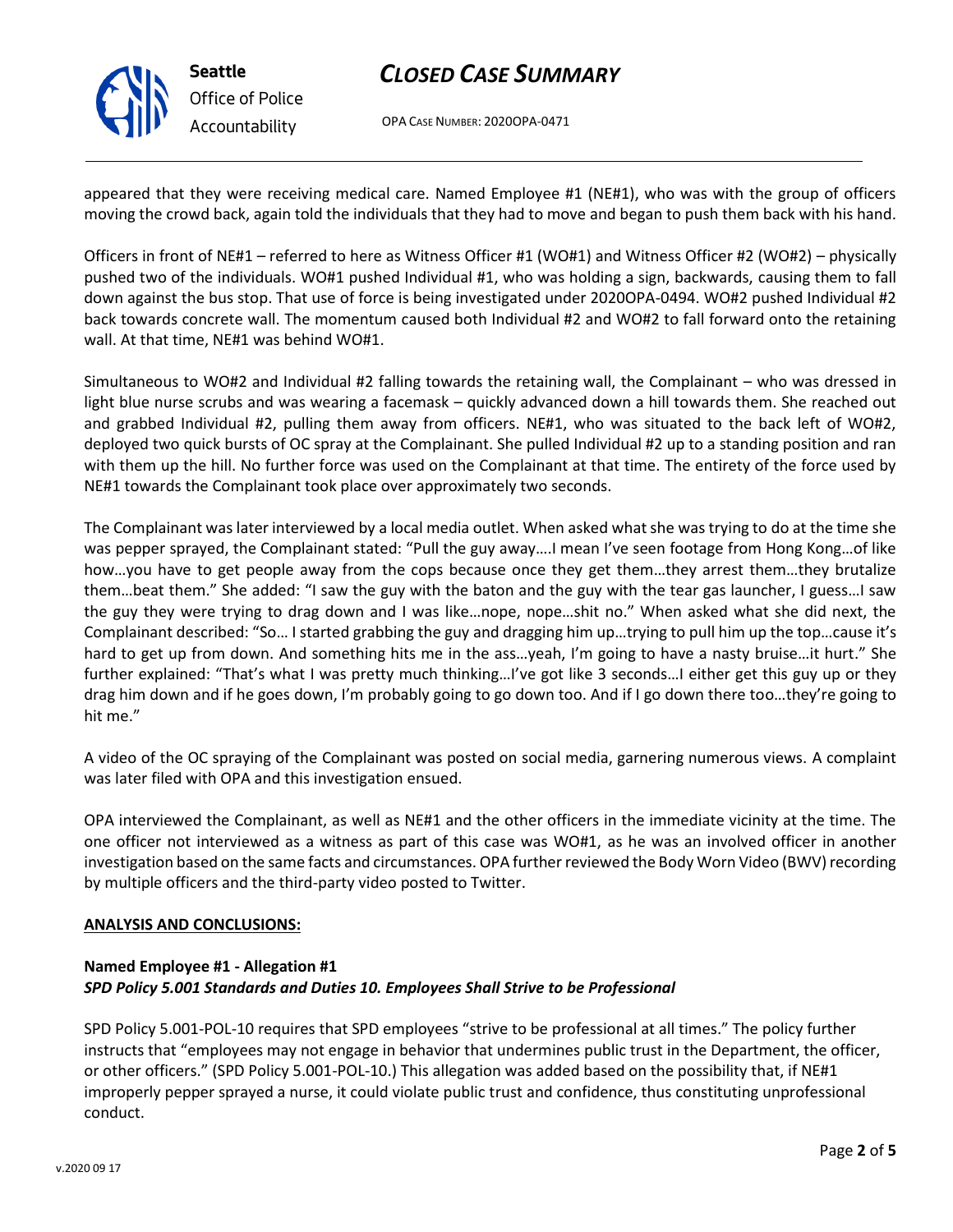

OPA CASE NUMBER: 2020OPA-0471

Ultimately, as discussed more fully below, OPA finds that the pepper spraying did not violate policy. Given this, even if it was not an optimal occurrence, it cannot be deemed to be unprofessional. Accordingly, OPA recommends that this allegation be Not Sustained – Unfounded.

Recommended Finding: **Not Sustained (Unfounded)**

## **Named Employee #1 - Allegation #2** *14.090 - Crowd Management 10. Officers May Make Individual Decisions to Deploy OC Spray, and Blast Balls Consistent with Title 8 – Use-of-Force*

SPD Policy 14.090-POL-10 governs when officers may make the individual decision to use OC spray and/or blast balls. The policy provides that such use is appropriate to: "defend oneself; defend someone else"; and/or "prevent significant destruction of property." The force must also be consistent with the general requirements of reasonableness, necessity, and proportionality.

Here, NE#1 used two short bursts of OC spray on the Complainant when she quickly moved down the hill and began pulling Individual #2 away from officers.

As indicated above, the Complainant confirmed that she was actively attempting to pull Individual #2 away from officers because of her belief that, if she did not do so, the officers would "brutalize" them. She stated that this was a tactic she observed that demonstrators used during protests in Hong Kong. She told OPA that she was a volunteer medic at the demonstration and that, as part of her training, she understood that medics would intervene when reasonable and safe to extract injured people from crowds. This was particularly the case if the injured people were at the edge of the crowd. She stated that medics would not generally go into crowds or directly interact with officers. She said that her training as a medic was informal and consisted of videos of medical treatments and medics intervening to protect demonstrators from further harm.

With regard to her actions here, the Complainant stated that she believed that Individual #2 was blocked by the retaining wall and could not see. As she perceived Individual #2 to be in danger from being pushed and struck by officers, she chose to intervene and pull them away. She was then pepper sprayed by an officer. She stated that she also felt a hard impact to her posterior but reasoned that this was likely from when she briefly fell to the ground. She felt that the pepper spraying was improper.

NE#1 told OPA that, at the time of this incident, dispersal orders had been provided to the crowd, but the demonstrators in the vicinity were non-compliant. He recalled that officers were subjected to a significant amount of violence from demonstrators, including being struck by projectiles and improvised explosive devices. As an example, he stated that, shortly after this incident occurred, he was hit in the head with what he believed was a 2x4 by a demonstrator.

NE#1 described that there was a group of demonstrators who had formed a wall using shields and umbrellas. He recalled that demonstrators behind them were throwing projectiles at officers and using the wall as cover. He explained that this was why it was important to keep the demonstrators moving and to break up the wall.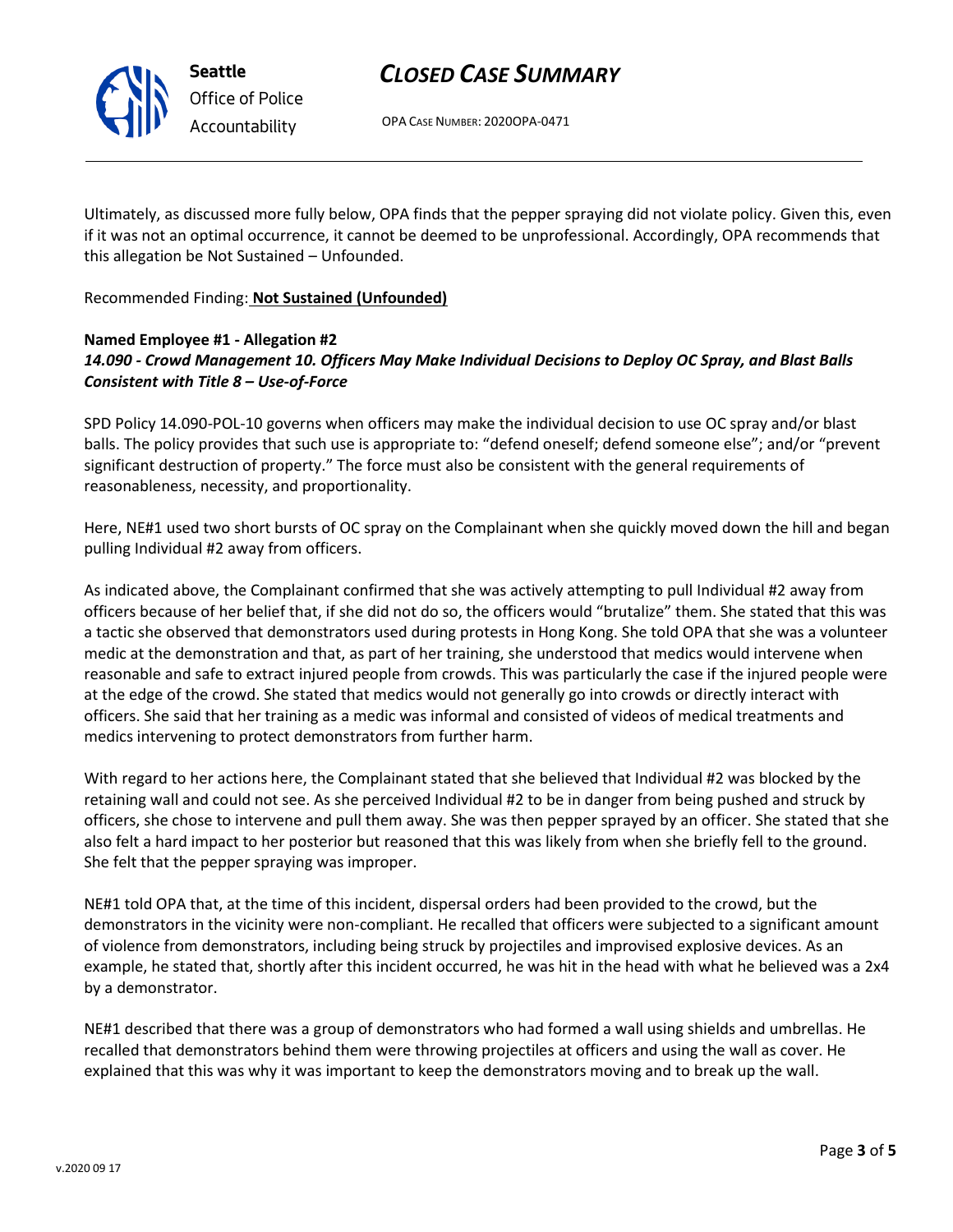## *CLOSED CASE SUMMARY*

OPA CASE NUMBER: 2020OPA-0471

NE#1 remembered coming across the individuals and telling them that they needed to keep moving. While he was cognizant of the fact that they complained of being pepper sprayed, this did not exempt them from having to move. He explained that it was a safety issue to let demonstrators remain behind the line of officers. He observed an officer in front of him (WO#2) become involved in what he perceived to be a scuffle with a demonstrator. He saw them both fall downwards onto the retaining wall. He was scanning the crowd at that time, so he did not know exactly what was happening or what caused the scuffle. At that point, he caught a glimpse of the Complainant hurrying down the hill towards himself and WO#2. Given her quick movement, he was concerned that she was going to either obstruct and endanger WO#2, who was still actively engaged with Individual #2, and/or that she could try to harm other officers.

NE#1 told OPA that, given his perception of a threat posed by the Complainant and his lack of certainty concerning what her intentions were, he believed that his applications of OC spray were appropriate. He stated that he does not enjoy pepper spraying anyone, especially nurses given his respect for the job that they perform; however, he explained that he was required to make a split second decision based on the totality of the circumstances and everything he was experiencing and sensing in real-time.

In evaluating this allegation, OPA has concerns with the actions that set off the conflict, particularly the push by WO#1 of Individual #1. However, as indicated above, that force is being investigated in a separate case. With regard to NE#1's actions, he was not involved in the pushes of Individual #1 or Individual #2 and was positioned behind WO#1 and WO#2. In that capacity, he was in the role of a backing officer and, as depicted by the BWV, was actively scanning from side to side. The BWV supports his assertion that he observed a quick movement down the hill and towards officers by the Complainant. Given this and due to the level of chaos that was ongoing at the time, which included violence towards both demonstrators and officers, OPA finds that his perception that the Complainant's actions could present a threat to have been reasonable.

Indeed, the Complainant, herself, articulated that her intent was to pull Individual #2 away from officers. This inherently required her to quickly move directly towards them and to get close enough to effectuate her goal. OPA has no doubt that the Complainant acted with best intentions and with the purpose of assisting Individual #2, not harming officers. However, in the two seconds that NE#1 had to process what was happening and to react, it is unrealistic to expect him to define her intent. Moreover, this is simply not the legal and policy framework under which OPA is required to assess this allegation, as such 20/20 hindsight analysis is expressly barred. This conclusion does not change solely due to the fact that the Complainant was wearing scrubs.

Even presupposing that NE#1 recognized what she was wearing at the time (versus recognizing that she was a nurse based on video he viewed after the fact), he had no definitive information indicating that the Complainant was, in fact, a nurse or that she was a volunteer medic. NE#1 was entitled to base his force on her actions, rather than her clothing. Moreover, the Complainant admittedly accepted the risk when she advanced towards the officers. She chose to pull Individual #2 away from an active conflict in the direct presence of officers. Indeed, this appears to have been inconsistent with the medic training she described receiving. When she did so, she put herself in a situation that could likely result in the application of less-lethal tools, including pepper spray, or her own arrest for obstruction.

Ultimately, NE#1 articulated his belief that the use of OC spray was warranted as the Complainant was engaging in actions that, in his perception and given the totality of the circumstances at the time, posed a potential risk of harm to officers. OPA finds that this was supported by the collective video evidence. While this was not an outcome that



**Seattle**

*Office of Police Accountability*